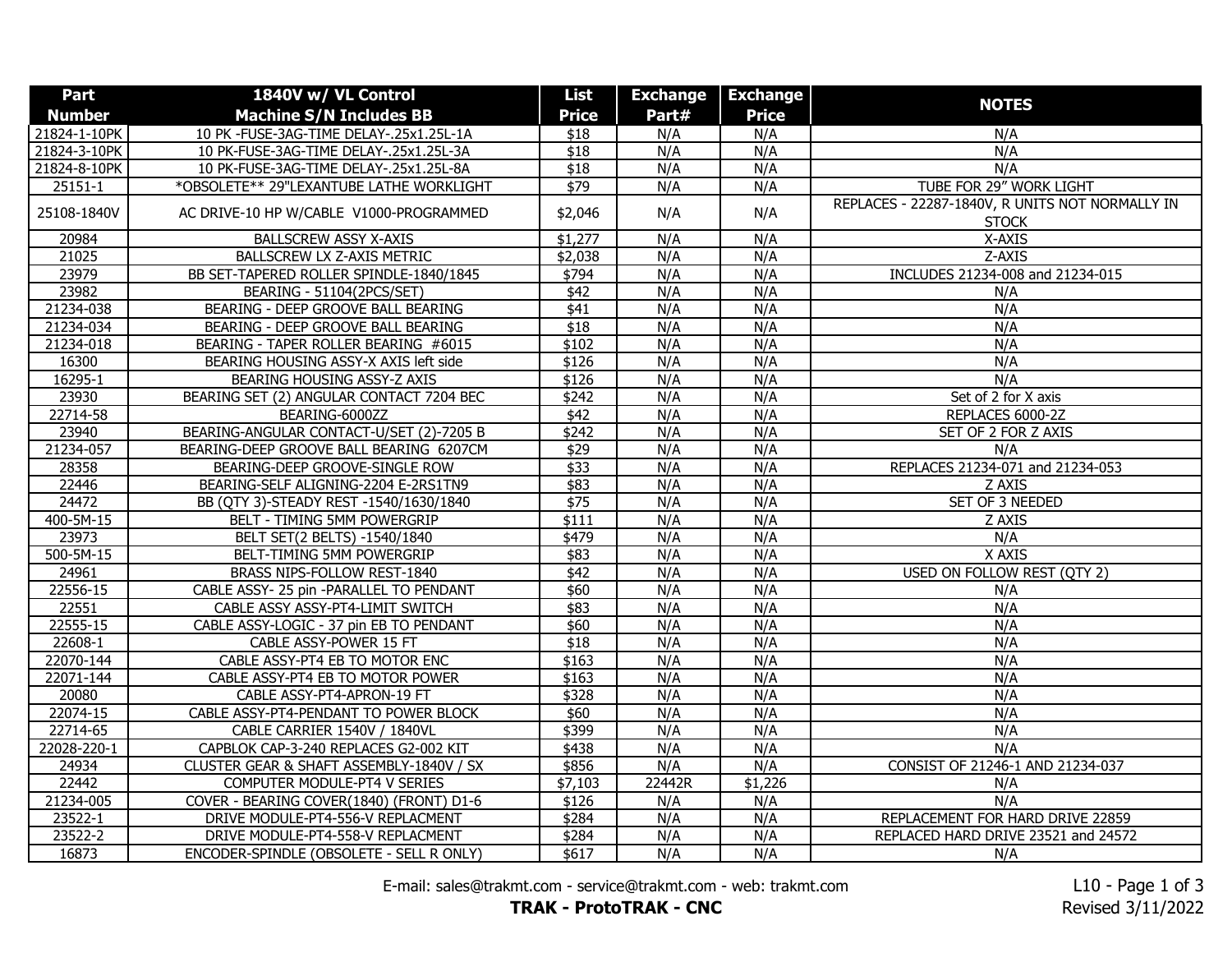| Part        | 1840V w/ VL Control                        | <b>List</b>      | <b>Exchange</b> | <b>Exchange</b>                   |                                                   |
|-------------|--------------------------------------------|------------------|-----------------|-----------------------------------|---------------------------------------------------|
| Number      | <b>Machine S/N Includes BB</b>             | <b>Price</b>     | Part#           | <b>Price</b>                      | <b>NOTES</b>                                      |
| 23997       | E-STOP ASSY-PENDANT                        | \$123            | N/A             | N/A                               | <b>SWITCH AND CONTACT</b>                         |
| 22149       | FAN-PT4-12V-DRIVE MODULE (used on heat s   | $\sqrt{$92}$     | N/A             | N/A                               | N/A                                               |
| 22164       | FAN-PT4-ENCLOSURE (DOOR FAN) (QTY 1)       | \$121            | N/A             | N/A                               | N/A                                               |
| 16350       | FERRULE-SPROCKET                           | $\sqrt{$12}$     | N/A             | N/A                               | N/A                                               |
| 22552       | FILTER-PT4-12 X 13.8                       | $\overline{$12}$ | N/A             | N/A                               | N/A                                               |
| 22552-1     | FILTER-PT4-5.75 X 5.75                     | \$12             | N/A             | N/A                               | N/A                                               |
| 22435       | FINGER GUARD-PT4 FAN (used on 22149)       | $\overline{$12}$ | N/A             | N/A                               | N/A                                               |
| 21234-092   | <b>FORK - SHIFTING FORK</b>                | $\sqrt{$76}$     | N/A             | N/A                               | N/A                                               |
| 21893-2     | FUSE-500 VOLT-SLO BLO TYPE-2 AMP           | \$18             | N/A             | N/A                               | N/A                                               |
| 21893-25    | FUSE-500 VOLT-SLO BLO TYPE-25 AMP          | \$18             | N/A             | N/A                               | N/A                                               |
| 23153-6     | FUSE-600VA-TIME DELAY-CLASS CC-6 AMP       | $\sqrt{$29}$     | N/A             | N/A                               | N/A                                               |
| 22026-40    | FUSE-CLASS J TIME DELAY-AJT 40 AMP         | \$42             | N/A             | N/A                               | N/A                                               |
| 21234-055   | <b>GEAR</b>                                | \$159            | N/A             | N/A                               | N/A                                               |
| 21234-013   | <b>GEAR - HIGH SPEED GEAR</b>              | $\sqrt{$452}$    | N/A             | N/A                               | N/A                                               |
| 21234-011   | <b>GEAR - LOW SPEED GEAR</b>               | \$484            | N/A             | N/A                               | N/A                                               |
| 21050-3G    | GIB-X AXIS (1840VL & CSS)                  | \$193            | N/A             | N/A                               | N/A                                               |
| 21050-3F    | GIB-Z AXIS (375mm)1840VL &CSS & 2460SX     | \$168            | N/A             | N/A                               | N/A                                               |
| 21241-36    | HANDLE - DOOR HANDLE, LATHES               | \$61             | N/A             | N/A                               | N/A                                               |
| 20082-2     | HANDWHEEL - ELECTRONIC HANDWHEEL X-AXIS    | \$819            | N/A             | N/A                               | X-AXIS TRL                                        |
| 20082-3     | HANDWHEEL - ELECTRONIC HANDWHEEL Z-AXIS    | \$819            | N/A             | N/A                               | N/A                                               |
| 26357       | HOSE-FLEXIBLE COOLANT - 3/8X84"            | \$67             | N/A             | N/A                               | REPLACES 21050-3D                                 |
| 20295       | JOGSTICK-ASSEMBLY                          | \$656            | N/A             | N/A                               | N/A                                               |
| 22958-1     | KEY - CHUCK KEY-1630/1745/1440             | \$60             | N/A             | N/A                               | N/A                                               |
| 22714-26    | LAMP - ASSY-110V 60Hz                      | \$416            | N/A             | N/A                               | N/A                                               |
| 22551-2     | LIMIT SWITCH ASSY-LEFT                     | \$242            | N/A             | N/A                               | Y AXIS                                            |
| $22551 - 1$ | <b>LIMIT SWITCH ASSY-RIGHT</b>             | \$242            | N/A             | N/A                               | X AND Z AXIS                                      |
| 22683       | LIMIT SWITCH-DOOR LIMT-1540,1845,2460/70   | $\sqrt{$75}$     | N/A             | N/A                               | N/A                                               |
| 22680-2     | LIMIT SWITCH-RLR PLNGR-PNL MNT-1845/2470   | \$137            | N/A             | N/A                               | N/A                                               |
| 22291       | LUBE PUMP-W/CABLE-1630, 1845, 2460, 2470   | \$558            | N/A             | N/A                               | N/A                                               |
| 22065-2     | MODULE ASSY-PT4-EB-SPIN/AUX I/F-LATHE      | \$1,149          | N/A             | N/A                               | N/A                                               |
| 22068-2     | ** OBSOLETE ** MOD ASSY-VL-ENCOD INTERFACE | \$674            | N/A             | <b>CALL FOR</b><br><b>PRICING</b> | N/A                                               |
| 21994       | OBSOLETE. SEE P/N 21994R                   | N/A              | 21994R          | \$1,590                           | EXCHANGE MOTOR ASSY-V-BRUSHLESS / X, Y AND Z AXIS |
| 7204-AVH    | <b>NILOS RING</b>                          | $\overline{$12}$ | N/A             | N/A                               | X AXIS                                            |
| 7205-AVH    | <b>NILOS RING</b>                          | \$10             | N/A             | N/A                               | N/A                                               |
| 21050-3E    | NOZZLE 50-06168-00                         | \$85             | N/A             | N/A                               | N/A                                               |
| 21247       | NUT AND FEED SCREW ASSY -1840(KEY)         | \$462            | N/A             | N/A                               | N/A                                               |
| 16452       | NUT CLAMP Z-AXIS                           | $\sqrt{$37}$     | N/A             | N/A                               | X & Y AXIS                                        |
| 16314       | NUT-CLAMP-X AXIS                           | \$37             | N/A             | N/A                               | X AXIS                                            |
| 21239-33    | OIL FILTER-HEADSTOCK-1630/1840/2460        | \$29             | N/A             | N/A                               | N/A                                               |
| 21239-02    | OIL SIGHT GLASS, for side of g/box         | \$18             | N/A             | N/A                               | OIL LEVEL / WITH O-RING                           |
| 21241-22    | O-RING G210                                | \$18             | N/A             | N/A                               | N/A                                               |

E-mail: sales@trakmt.com - service@trakmt.com - web: trakmt.com